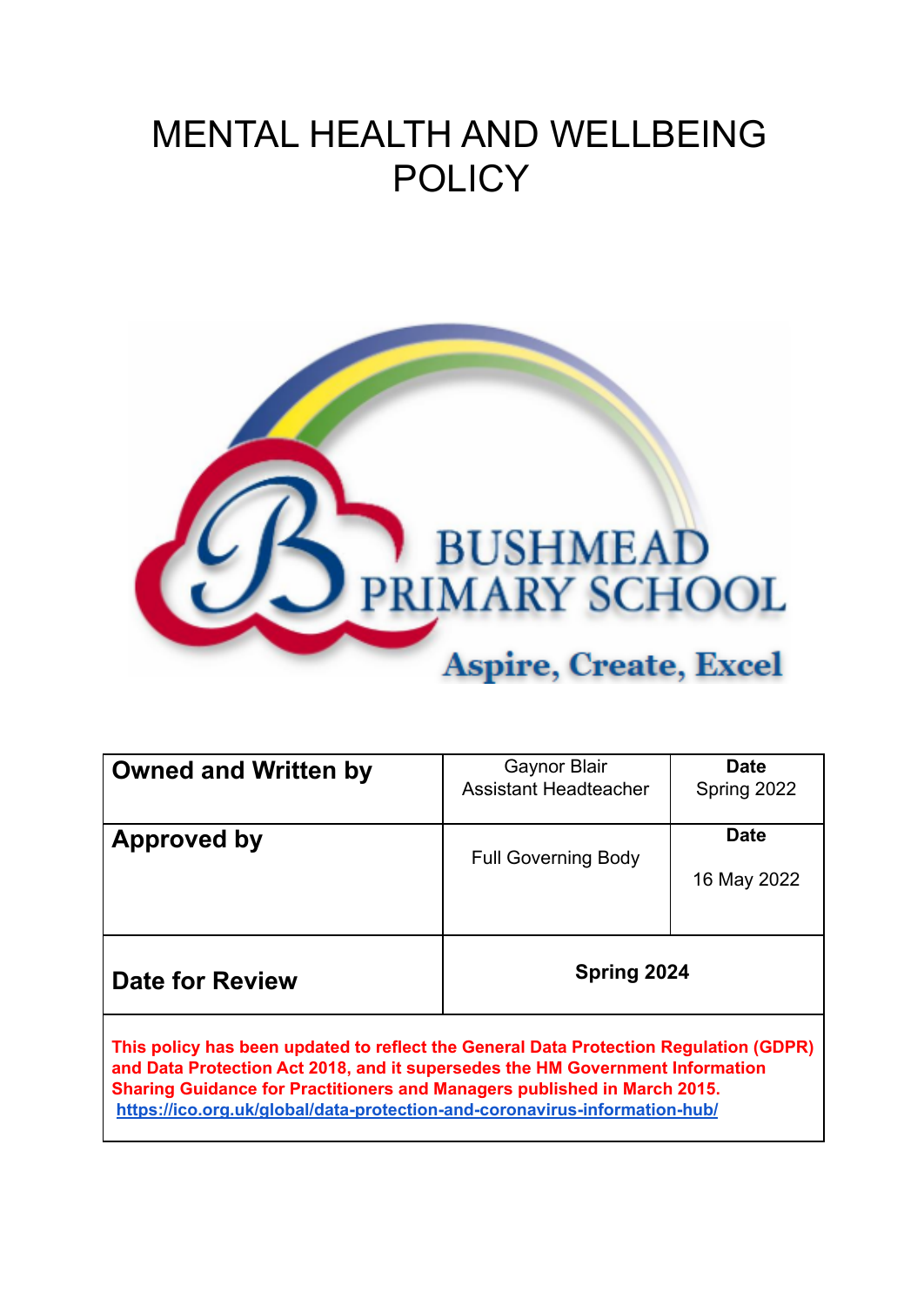# **MENTAL HEALTH AND WELLBEING POLICY**

## **Named mental health lead:** Mrs Gaynor Blair

## **Named Governor with lead on mental health:** Reverend Tim Madeley

## **Rationale:**

Mental health and emotional wellbeing are as important as physical health to lead a happy and fulfilling life.

We recognise that children's mental health is a crucial factor in their overall wellbeing and can affect their learning and achievement. Within their school career all children will experience ups and downs and some may face significant life events. The Department for Education recognises that: *'in order to help their children succeed; schools have a role to play in supporting them to be resilient and mentally healthy.'*

*'Mental health is a state of well-being in which every individual realises his or her own potential, can cope with the normal stresses of life, can work productively and fruitfully, and is able to make a contribution to her or his community.' World Health Organisation (WHO)*

#### **Aims:**

At Bushmead Primary School we aim to promote positive mental health and wellbeing for our whole school community (children, staff, parents and carers). We pursue this aim by using both universal, whole school approaches and specialised, targeted approaches aimed at vulnerable children. Pupils and staff will be taught skills to increase their awareness of mental health and emotional wellbeing. In addition to promoting positive mental health, we aim to recognise and respond to mental ill health. In an average classroom, five children will have a probable mental health disorder. By developing and implementing practical, relevant and effective mental health policies and procedures we can promote a safe and stable environment for children affected both directly, and indirectly by mental ill health.

This policy describes the school's approach to positive mental health and emotional wellbeing and it is intended as guidance for all staff including non-teaching staff and governors. It should be read in conjunction with our medical policy, should a student's mental health overlap or be linked to a medical issue; the SEND policy , where a student may have an identified special educational need; the behaviour policy, because behaviour, whether it is disruptive, withdrawn, anxious, depressed or otherwise, may be related to unmet mental health needs and the Safeguarding policy, in relation to prompt action and wider concerns of vulnerability.

## **The Policy aims to:**

- Promote positive mental health in all staff and students
- Increase understanding and awareness of common mental health issues
- Alert staff to early warning signs of mental ill health
- Provide support to staff working with young people with mental health issues
- Provide support to children suffering mental ill health and their peers and parents/carers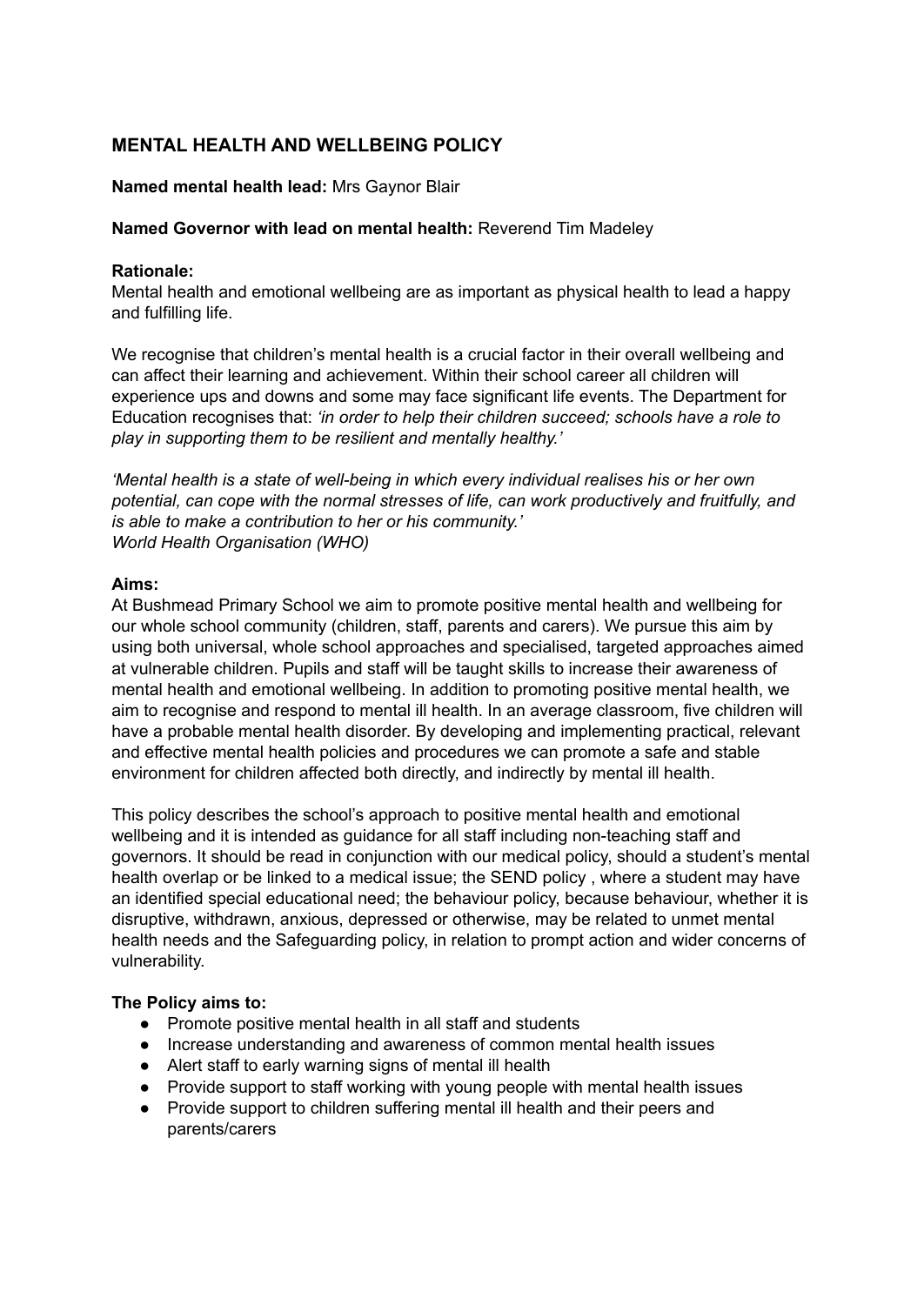#### **Objectives:**

Eight principles Figure 1. Eight principles to promote a whole school and college approach to emotional health and well-being taken from '*Promoting children and young people's emotional health and wellbeing: A whole school and college approach.*'



The eight identified principles will underpin the approaches used to support the development and integration of wellbeing strategies within Bushmead Primary School. The policy and curriculum delivery will be tailored to promote the key aspects of improving mental health and emotional wellbeing. It will focus on creating a social, emotional and physically rich environment, where key relationships can thrive and children can feel secure in their learning. The curriculum will promote 'the pupil voice' by fostering their independence, promoting 'good choice making' and actively encouraging our pupils to recognise feelings, whilst learning to express them appropriately.

Staff will have access to training and signposting to approaches and resources that will support their own emotional health and wellbeing with an aim to foster teamwork and create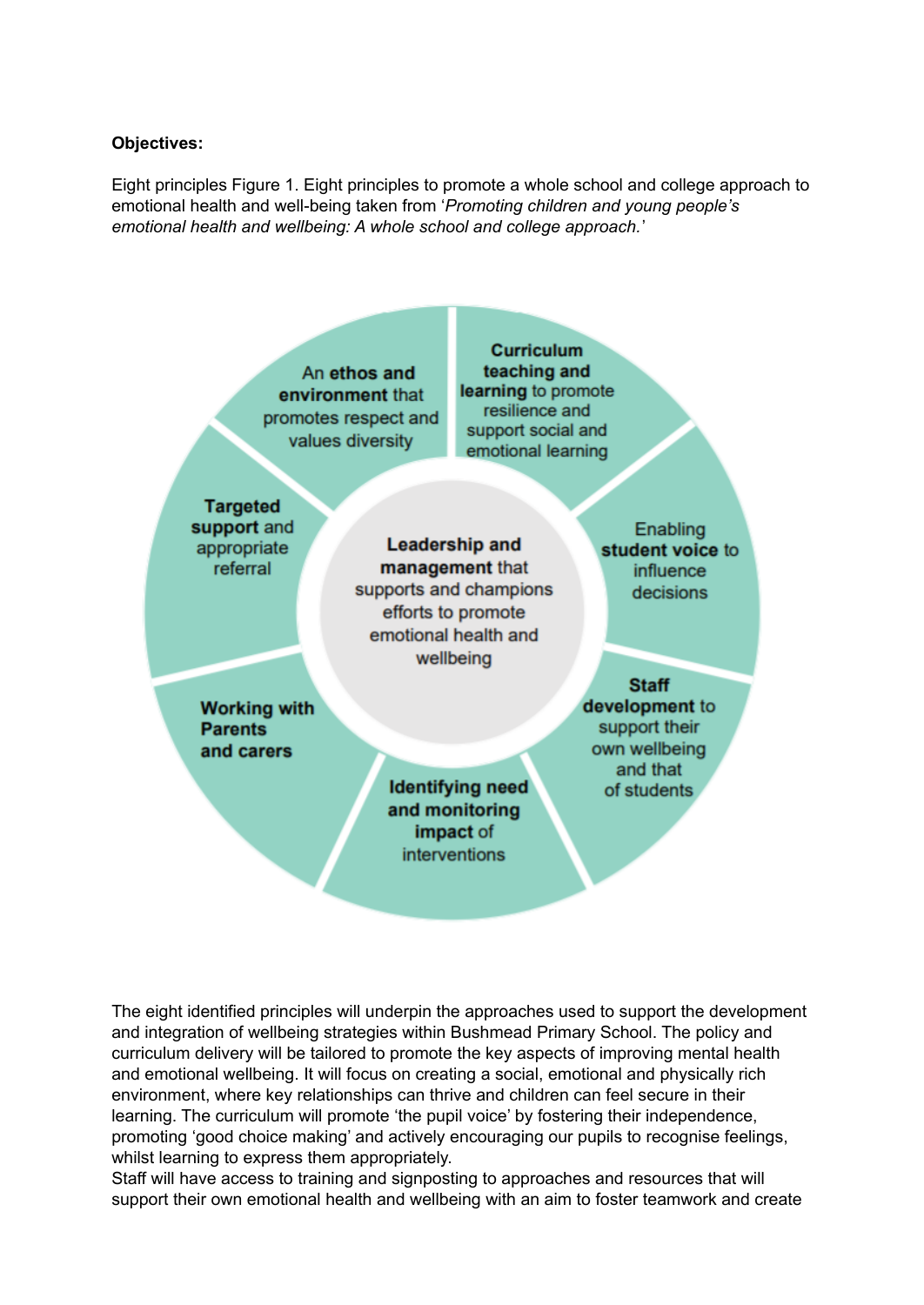solidarity. Clear identification, impact and outcome measures will feed into school based programmes and the target interventions that will be offered to pupils.

At Bushmead Primary School our objective is to promote a whole school approach to emotional health and wellbeing through six half termly themes based on '*The Five Ways to Wellbeing*' (Mind).

| Autumn 1               | Autumn 2                  | Spring 1               | Spring 2               | Summer 1    | Summer 2            |
|------------------------|---------------------------|------------------------|------------------------|-------------|---------------------|
| Connect with<br>others | Learn<br>something<br>new | Yoga and<br>meditation | Connect with<br>nature | Mindfulness | <b>Being Active</b> |

Throughout the year we will also 'Give' to charity and partake in local community projects.

ALL STAFF have a responsibility to promote the mental health and emotional wellbeing of pupils. Staff with a specific, relevant responsibility includes:

- Ms Travi, Mr Read, Mrs Davies, Mrs McPheat, Miss Clark, Mrs Beeston and Mrs Blair - Designated Safeguarding Leads
- Mrs Blair Assistant headteacher and Mental Health Lead
- Miss Clark Inclusion Manager
- Miss Pugh and Mrs Ratcliffe PSHE Leads

# **Pupil Identification**

Wellbeing measures include:

- staff observations
- any changes in a child's behaviour, attention or presentation
- any communication from the pupils regarding their emotions, feelings or wellbeing.

Any member of staff who is concerned about the mental health or wellbeing of a child, should record this on CPOMS in the first instance. We then implement an assessment of need to ensure that children get the support they need, either from within school or from an external specialist service. Our aim is to put in place interventions as early as possible to prevent problems escalating.

If there is concern that the child is in danger of immediate harm, then the normal safeguarding procedures should be followed with an immediate referral to the safeguarding lead staff.

If the child presents with a medical emergency then the normal procedures for medical procedures should be followed, including alerting the first aid staff and contacting the emergency services if necessary.

Where a referral to CAMHS is appropriate, this will be led and managed by the Family Workers. Guidance about referring to CAMHS is provided in Appendix 2.

Individual SEN support plans will identify any individual support needs for those pupils causing concern, or who receive a diagnosis pertaining to their mental health.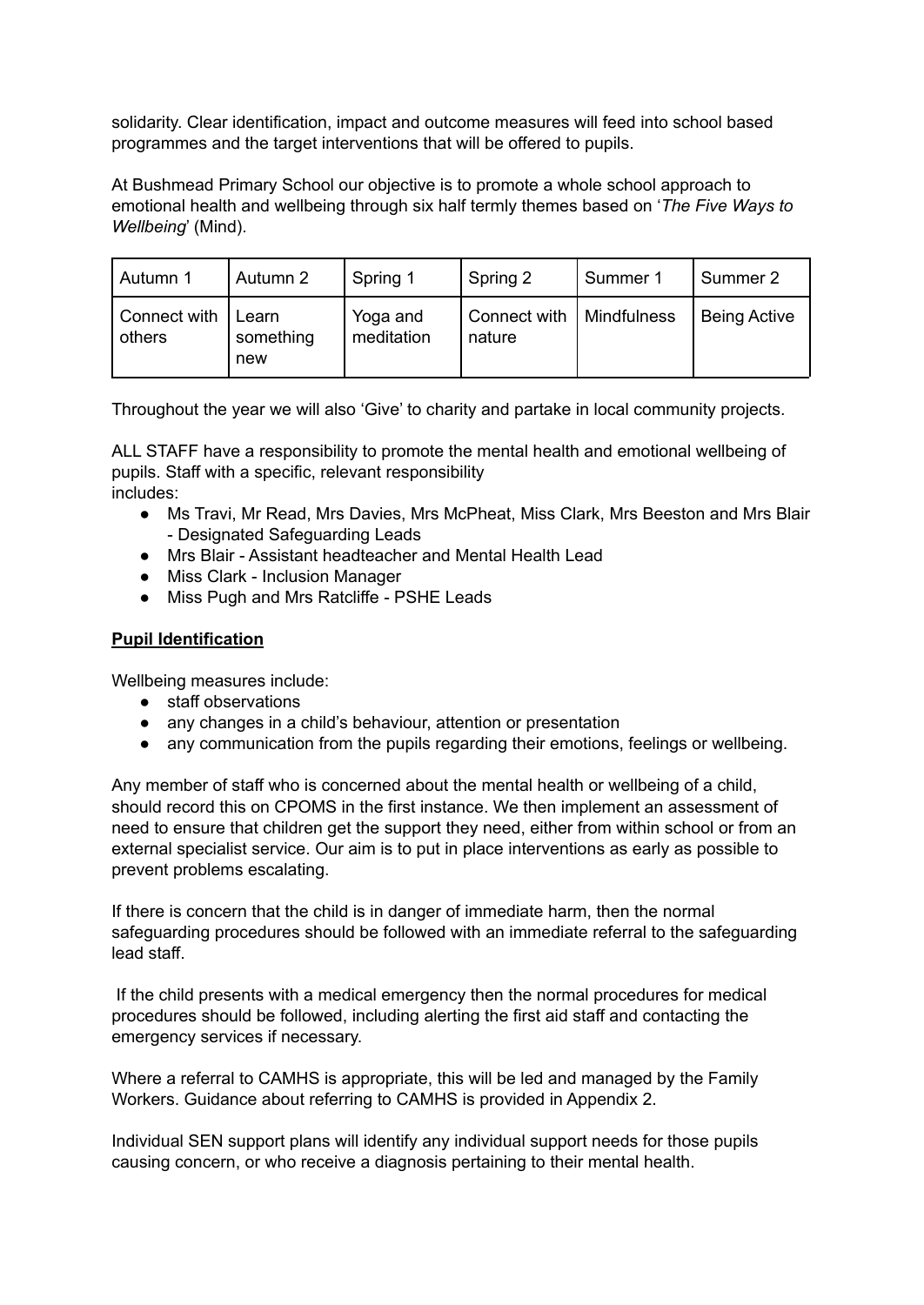## **Pupil Wellbeing Assessment, Interventions and Support**

| <b>Need</b><br>The level of need is<br>based on discussion<br>at regular Inclusion<br>meetings with key<br>members of staff | <b>Evidence-based Intervention</b><br>and Support<br>The kinds of intervention and<br>support provided will be<br>decided in consultation with<br>key members of staff, parents<br>and children.                                                                                                                                                   | <b>Monitoring</b>                                                                                                                                                                                                                                                                                                                                                                                                                                                   |
|-----------------------------------------------------------------------------------------------------------------------------|----------------------------------------------------------------------------------------------------------------------------------------------------------------------------------------------------------------------------------------------------------------------------------------------------------------------------------------------------|---------------------------------------------------------------------------------------------------------------------------------------------------------------------------------------------------------------------------------------------------------------------------------------------------------------------------------------------------------------------------------------------------------------------------------------------------------------------|
| <b>Highest need</b>                                                                                                         | CAMHS assessment, 1:1 or<br>family support or treatment,<br>consultation with school staff<br>and other agencies<br>Other external agency support<br>Other interventions e.g. art<br>therapy.<br>If the school professionals<br>conclude that a statutory<br>education, health and care<br>assessment is required, we<br>refer to the SEND policy. | All children needing targeted<br>support individualised support will<br>have an Individual Care Plan<br>drawn up setting out<br>The needs of the children<br>How the pupil will be<br>$\bullet$<br>supported<br>Any special requirements<br>Children and parents/carers will<br>be involved in the plan. The plan<br>and interventions are monitored,<br>reviewed and evaluated to assess<br>the impact.<br>The Care Plan is overseen by the<br>Mental Health Lead. |
| Some need                                                                                                                   | Access to in school nurture<br>group, family support worker,<br>school nurse, art therapy,<br>educational psychologist, 1:1<br>intervention, small group<br>intervention, skills for<br>life/wellbeing programmes.                                                                                                                                 |                                                                                                                                                                                                                                                                                                                                                                                                                                                                     |
| Low need                                                                                                                    | General support<br>e.g. School Nurse drop in,<br>classteacher, TA.                                                                                                                                                                                                                                                                                 |                                                                                                                                                                                                                                                                                                                                                                                                                                                                     |

# **Staff Identification**

Training and sharing materials in regard to mental health and emotional wellbeing will be made available for **all** staff. Should staff need to discuss any concerns, we operate an 'open door policy' to senior leadership and we have a fully committed, supportive governing body.

Schools Advisory Services (SAS) information and advice will be made accessible to all staff (posters in key areas and folders on the Drive). This will contain informative advice about key factors understanding the importance of their own emotional wellbeing and where to go if they need additional support/ advice. Appraisal will allow for mutual communication about personal health and emotional wellbeing if both feel it is deemed necessary.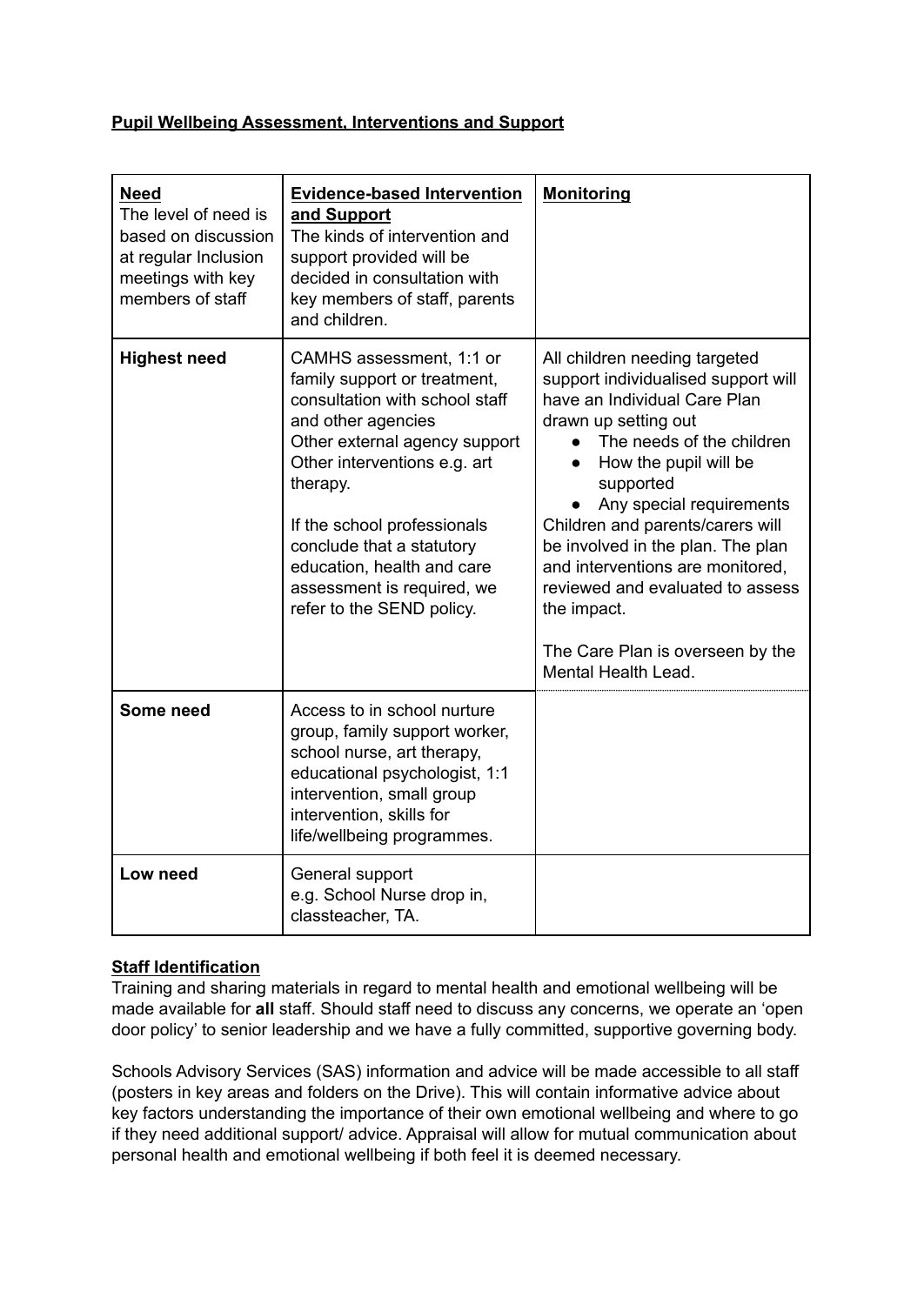# **Staff Wellbeing Support and Interventions**

| <b>Whole School</b><br>Approach | A SLT and governing body<br>committed to provide all staff with<br>listening support in relation to<br>emotional wellbeing and<br>recognition of this within<br>performance<br>management/appraisal<br>discussions.<br>Work life support and flexibility for<br>personal wellbeing appointments<br>within school time.<br>Library of resources and Online<br>training with Mind Ed, Anna Freud<br>Centre and Planned CPD<br>opportunities. | Open door policy,<br>$\bullet$<br>contactable<br>governing body.<br>Information sharing<br>from lead<br>practitioners<br>Posters/leaflets<br>displayed in key<br>areas, e.g. rest<br>rooms<br>Signposting to<br>additional CPD<br>courses |
|---------------------------------|--------------------------------------------------------------------------------------------------------------------------------------------------------------------------------------------------------------------------------------------------------------------------------------------------------------------------------------------------------------------------------------------------------------------------------------------|-------------------------------------------------------------------------------------------------------------------------------------------------------------------------------------------------------------------------------------------|
| Whole School Offer              | <b>Emotional Wellbeing Staff</b><br>Meetings and Inset Days<br><b>SAS Confidential Counselling</b><br>Service<br><b>Bushmead Primary School staff</b><br>wellbeing charter                                                                                                                                                                                                                                                                 | Planned staff<br>$\bullet$<br>meetings with MH<br>Lead or trained<br>professionals                                                                                                                                                        |
| Targeted support                | Debriefing/support sessions for all staff working in classes for<br>pupils with complex medical needs or challenging behaviour from<br>the Headteacher, Deputy Head or Assistant Head.                                                                                                                                                                                                                                                     |                                                                                                                                                                                                                                           |
|                                 | Significant incidents - debriefing/counselling with a trained<br>professional for all staff involved in a significant incident.                                                                                                                                                                                                                                                                                                            |                                                                                                                                                                                                                                           |

# **Procedure for concern in relation to mental health and emotional wellbeing**

If a pupil chooses to disclose any concerns about their own mental health, safety of wellbeing, or that of a friend, a member of staff's response should always be calm, supportive and non-judgemental.

Staff should listen, rather than advise and our first priority should be of the pupil's emotional and physical safety.

Disclosures should be recorded in writing and held on the pupil's confidential file (CPOMS). This written record must include:

- Date
- The name of the member of staff to whom the disclosure was made
- Main points from the conversation
- Agreed next steps and actions

# **Confidentiality**

We should always be honest with children and their families in regard to confidentiality, especially if this compromises a child's safety or wellbeing. If we think it is necessary to pass our concerns about a pupil on, then we should discuss with the child:

- Who we are going to talk to
- What we are going to tell them
- Why we need to tall them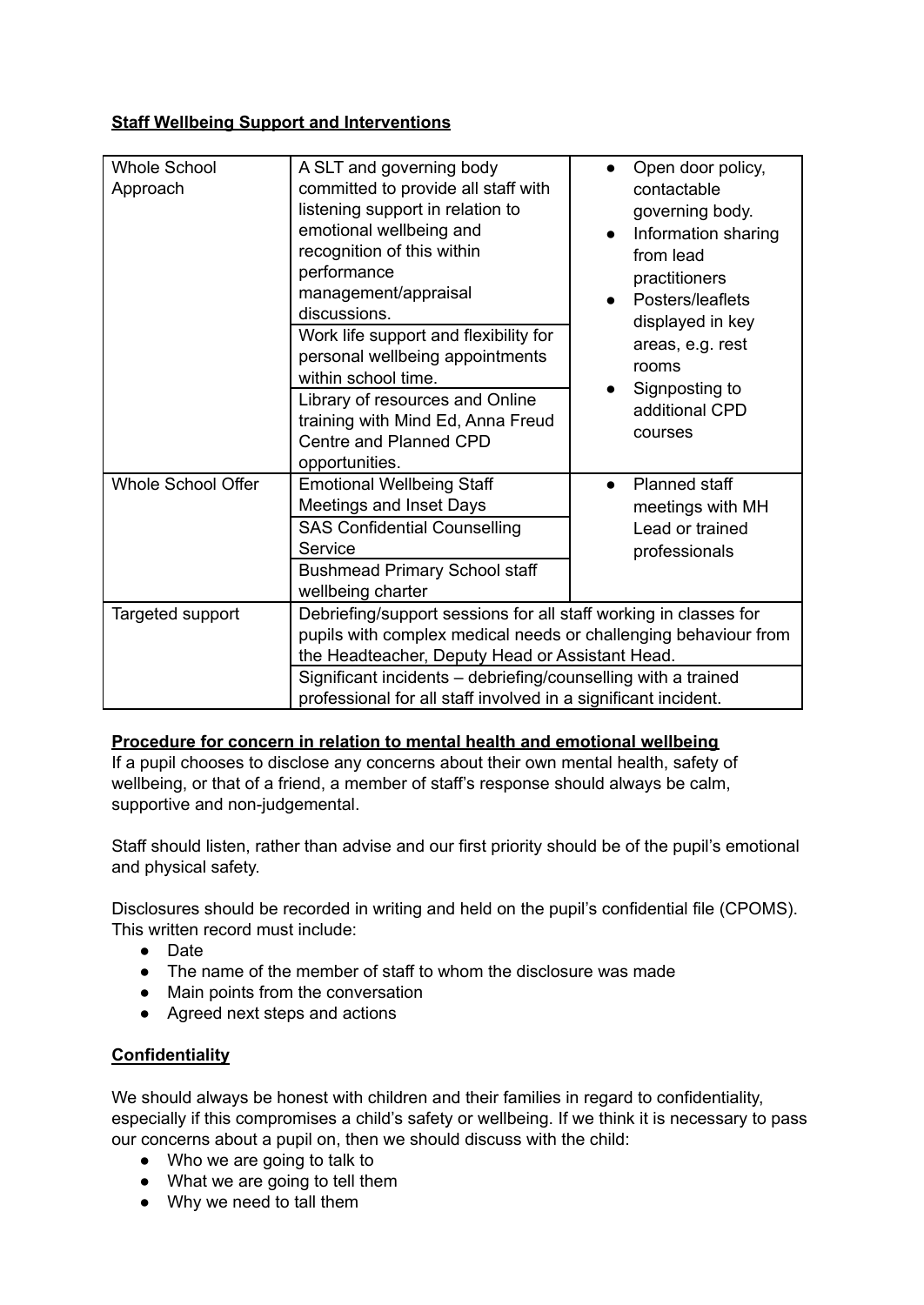## **Working with parents and carers**

In order to support parents with their children's emotional and mental health we will:

- Highlight sources of information and support about common mental health issues and behaviours on our school website
- Ensure that all parents are aware of who they can talk to, and how to get the support they need if they have concerns about their own child or a friend of their child
- Make our mental health policy easily accessible to parents
- Share ideas about how parents can support positive mental health and emotional well being in their children through the website and parent information events
- Keep parents involved about the mental health topics that their children are learning about and share ideas for extending and exploring at home.

# **Staff Training and CPD**

As a minimum, all staff will receive regular training about recognising and responding to mental health issues as part of their regular safeguarding training in order to enable them to keep students safe. We will host relevant information on our school website for staff and parents who wish to learn more about mental health. The MindEd [www.minded.org.uk](http://www.monded.org.uk) learning portal provides free online training suitable for staff wishing to know more about a specific issue.

Training opportunities for staff that require more in depth knowledge will be considered as part of our appraisal process and additional CPD will be supported where it becomes appropriate due to developing situations with one or more pupils. Where the need to do so becomes evident, we will host training sessions for all staff to promote learning or understanding about specific issues related to mental health.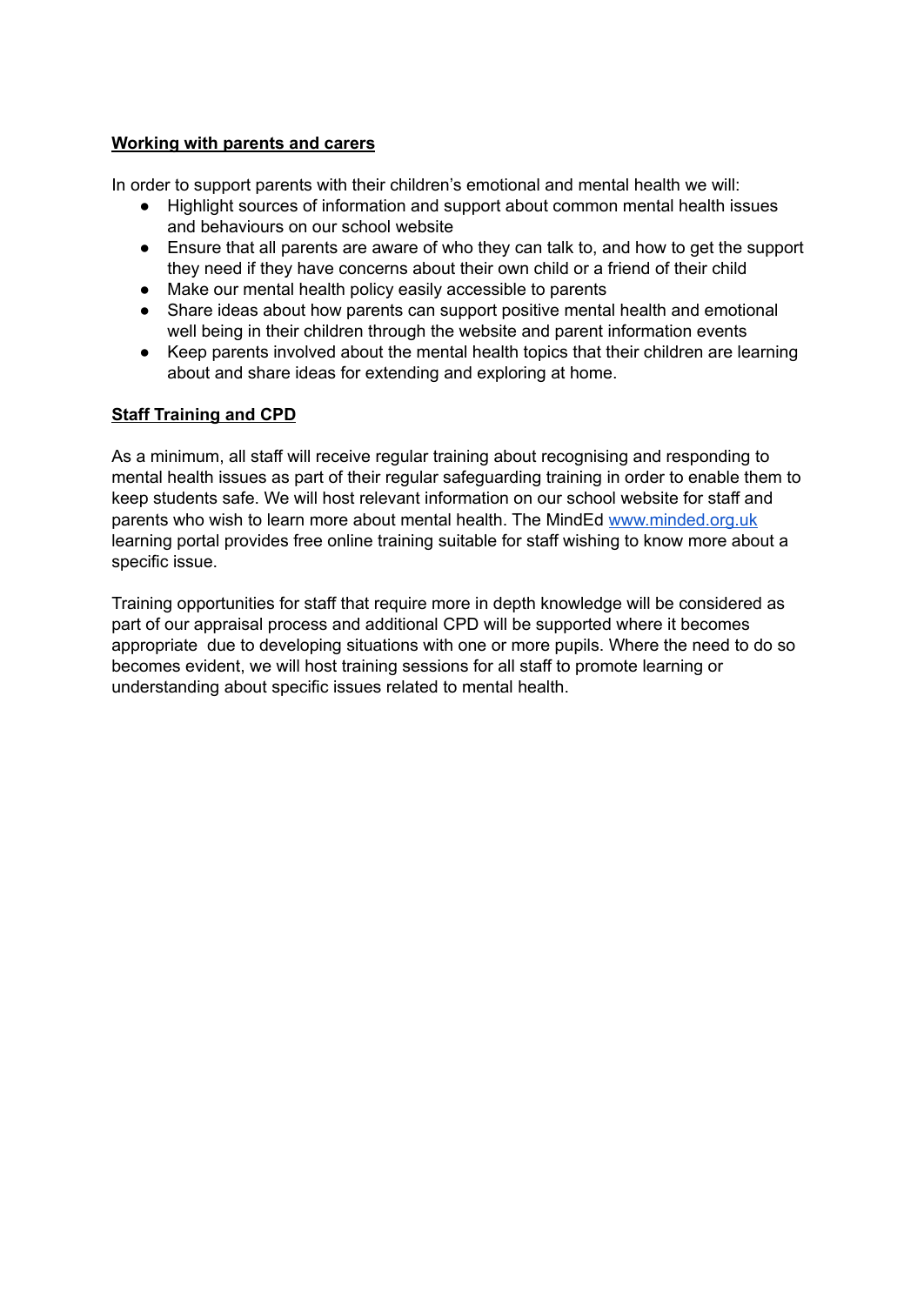## **Appendix 1: Further information and sources of support about common mental health issues**

Below is sign-posted information and guidance about the issues most commonly seen in school-aged children. The links will take you through to the most relevant page on the listed website. Some pages are aimed primarily at parents but they are listed here because the links are useful for school staff too.

Support on all of these issues can be accessed via Young Minds ([www.youngminds.org.uk\)](http://www.youngminds.org.uk), Mind ([www.mind.org.uk](http://www.mind.org.uk)) and for e-learning opportunities Minded ([www.minded.org.uk\)](http://www.minded.org.uk).

## **Self-harm**

Self-harm describes any behaviour where a young person causes harm to themselves in order to cope with thoughts, feelings or experiences they are not able to manage in any other way. It most frequently takes the form of cutting, burning or non-lethal overdoses in adolescents, while younger children and young people with special needs are more likely to pick or scratch at wounds, pull out their hair or bang or bruise themselves.

**Online support** [www.selfharm.co.uk](http://www.selfharm.co.uk) National Self-Harm Network: [www.nshn.co.uk](http://www.nshn.co.uk)

#### **Depression**

Ups and downs are a normal part of life for us all, but for someone who is suffering from depression these ups and downs may be more extreme. Feelings of failure, hopelessness, numbness or sadness may invade their day-to-day life over an extended period of weeks or months, and have a significant impact on their behaviour and ability and motivation to engage in day-to-day activities.

#### **Online support** Depression Alliance:

[www.depressionalliance.org/information/what-depression](http://www.depressionalliance.org/information/what-depression)

#### **Anxiety, panic attacks and phobias**

Anxiety can take many forms in children and young people, and it is something that each of us experiences at low levels as part of normal life. When thoughts of anxiety, fear or panic are repeatedly present over several weeks or months and/or they are beginning to impact on a young person's ability to access or enjoy day-to-day life, intervention is needed.

#### **Online support** Anxiety UK: [www.anxietyuk.org.uk](http://www.anxietyuk.org.uk)

#### **Obsessions and compulsions**

Obsessions describe intrusive thoughts or feelings that enter our minds which are disturbing or upsetting; compulsions are the behaviours we carry out in order to manage those thoughts or feelings. For example, a young person may be constantly worried that their house will burn down if they don't turn off all switches before leaving the house. They may respond to these thoughts by repeatedly checking switches, perhaps returning home several times to do so. Obsessive compulsive disorder (OCD) can take many forms - it is not jsu about cleaning and checking.

**Online support** OCD UK: [www.ocduk.org/ocd](http://www.ocduk.org/ocd)